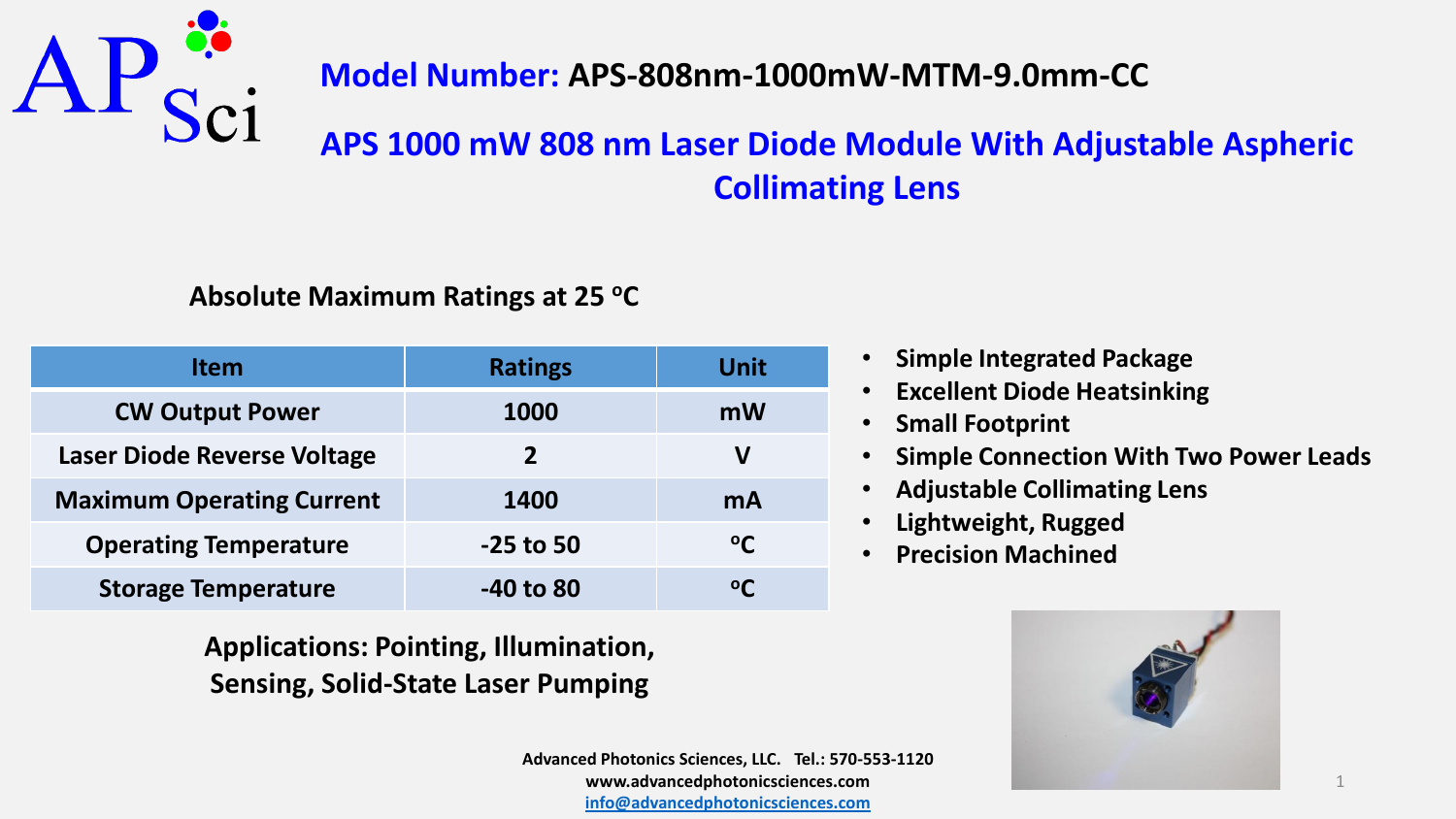

# **APS 1000 mW 808 nm Laser Diode Module With Adjustable Aspheric Collimating Lens**

#### **Optical and Electrical Characteristics at 25 <sup>o</sup>C**

| <b>Parameter</b>                           | <b>Min</b>               | <b>Typical</b> | <b>Max</b> | <b>Units</b> | <b>Test Condition</b>                          |
|--------------------------------------------|--------------------------|----------------|------------|--------------|------------------------------------------------|
| <b>Threshold Current</b>                   | $\overline{\phantom{0}}$ | 300            | 500        | <b>mA</b>    |                                                |
| <b>Operating Current</b>                   | $\blacksquare$           | 1100           | 1400       | <b>mA</b>    | $P_{0} = 1000$ mW                              |
| <b>Operating Voltage</b>                   |                          | 1.9            | 2.2        | $\mathbf v$  | $P_0 = 1000$ mW                                |
| <b>Fast Axis Beam</b><br><b>Divergence</b> | $\blacksquare$           | 54             | 63         | $\mathbf{o}$ | $P_0 = 1000$ mW<br>$1/e2$ Full Angle           |
| <b>Slow Axis Beam</b><br><b>Divergence</b> |                          | 14             | <b>20</b>  | $\Omega$     | $P_0 = 1000$ mW<br>1/e <sup>2</sup> Full Angle |
| <b>Lasing Wavelength</b>                   | 805                      | 808            | 811        | nm           | $P_{0} = 1000$ mW                              |
| <b>Transverse Mode</b>                     | <b>MTM</b>               | <b>MTM</b>     | <b>MTM</b> |              | <b>All Currents</b>                            |
| <b>Polarization TE</b>                     |                          |                |            |              | <b>Horizontal</b>                              |

**Advanced Photonics Sciences, LLC. Tel.: 570-553-1120 www.advancedphotonicsciences.com** 

**info@advancedphotonicsciences.com**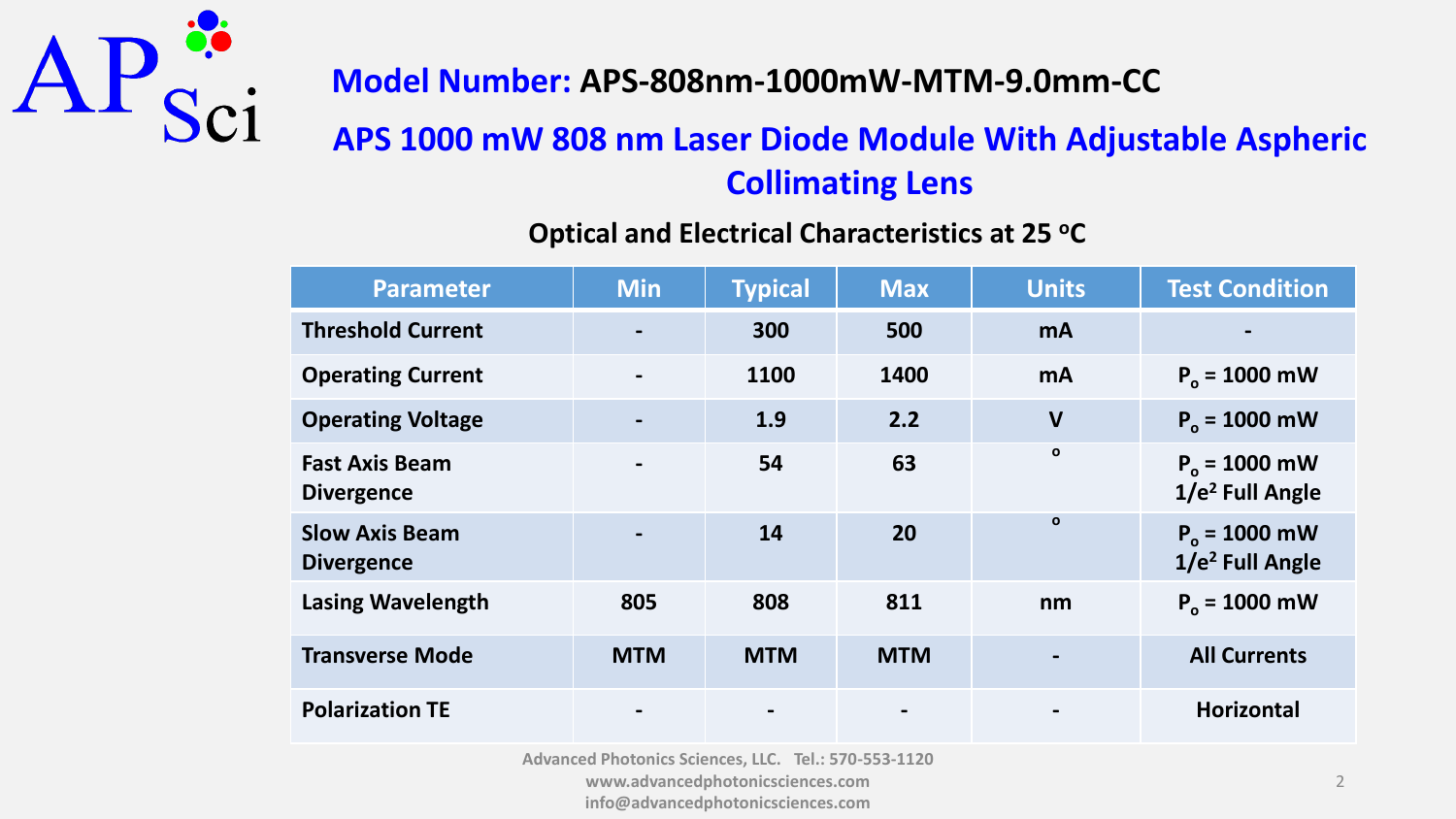

### **Module Experimental Data**

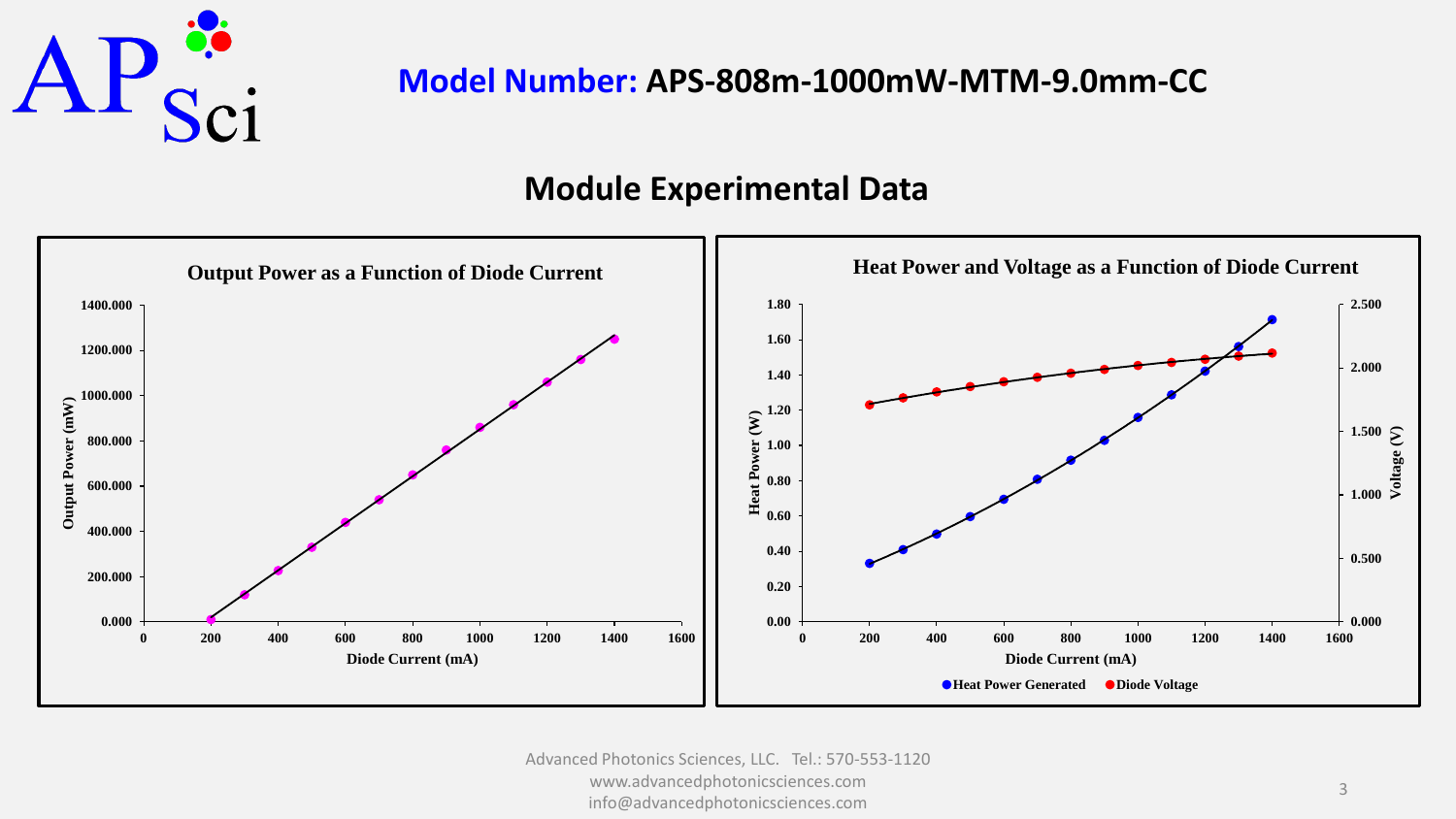

### **Module Experimental Data**

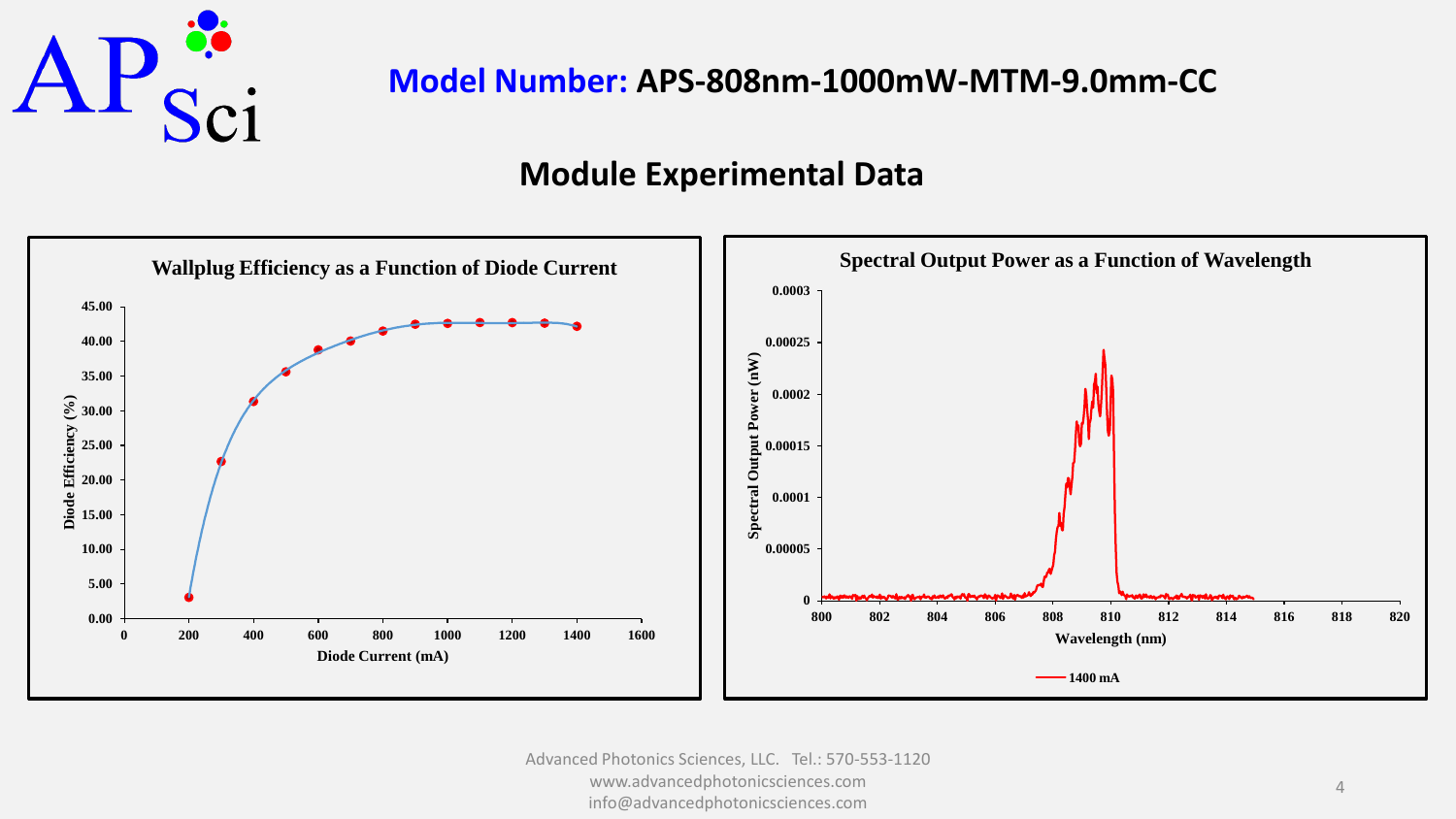

### **Module Dimensions and Mounting Screws**



Advanced Photonics Sciences, LLC. Tel.: 570-553-1120 www.advancedphotonicsciences.com info@advancedphotonicsciences.com